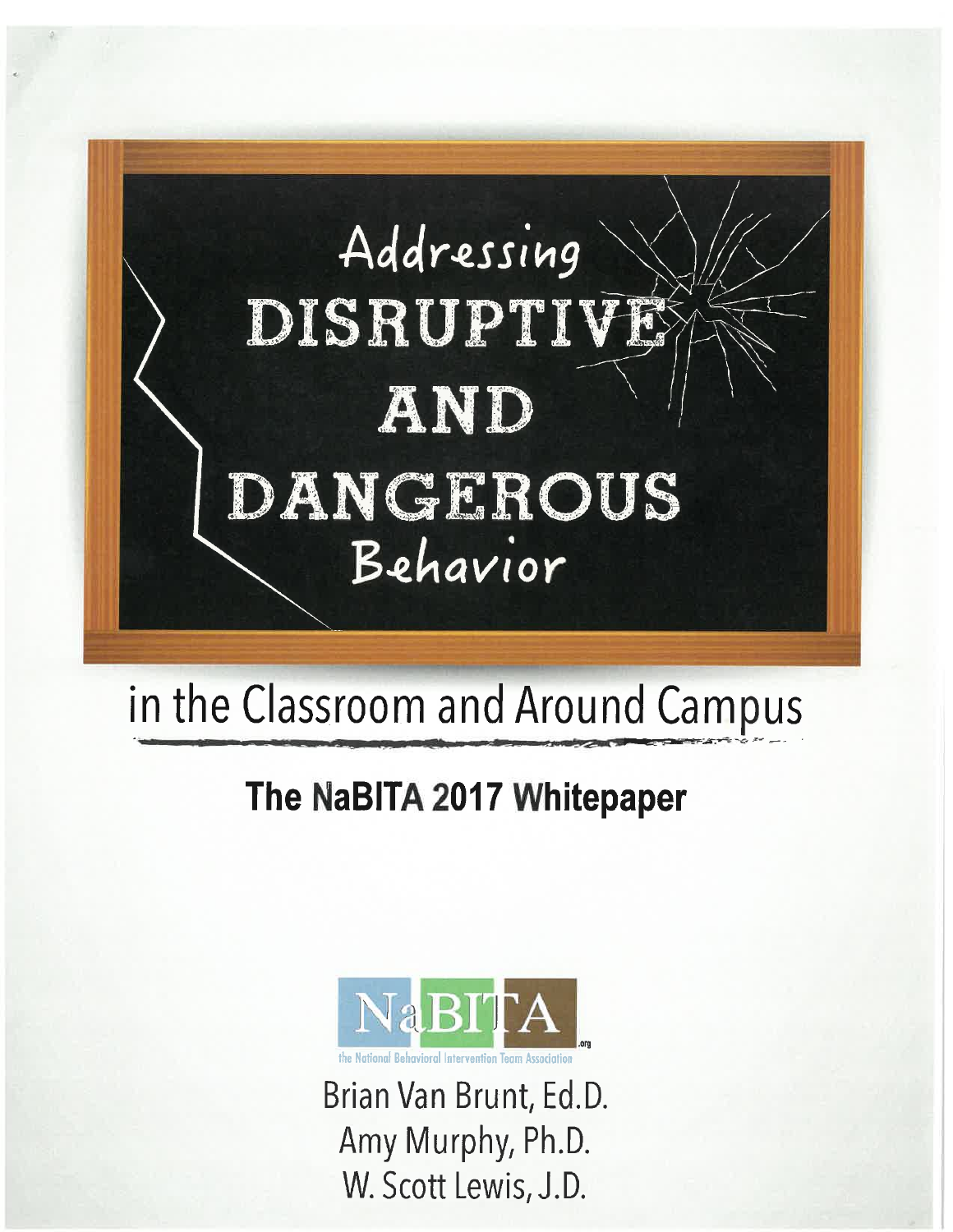# **Table of Contents**

 $\sim$ 

| Introduction European Communication and the Communication of the Communication of the Communication of the Communication of the Communication of the Communication of the Communication of the Communication of the Communicat |    |
|--------------------------------------------------------------------------------------------------------------------------------------------------------------------------------------------------------------------------------|----|
|                                                                                                                                                                                                                                |    |
| Your Most Important Tools in a Crisis 6                                                                                                                                                                                        |    |
|                                                                                                                                                                                                                                |    |
|                                                                                                                                                                                                                                | 10 |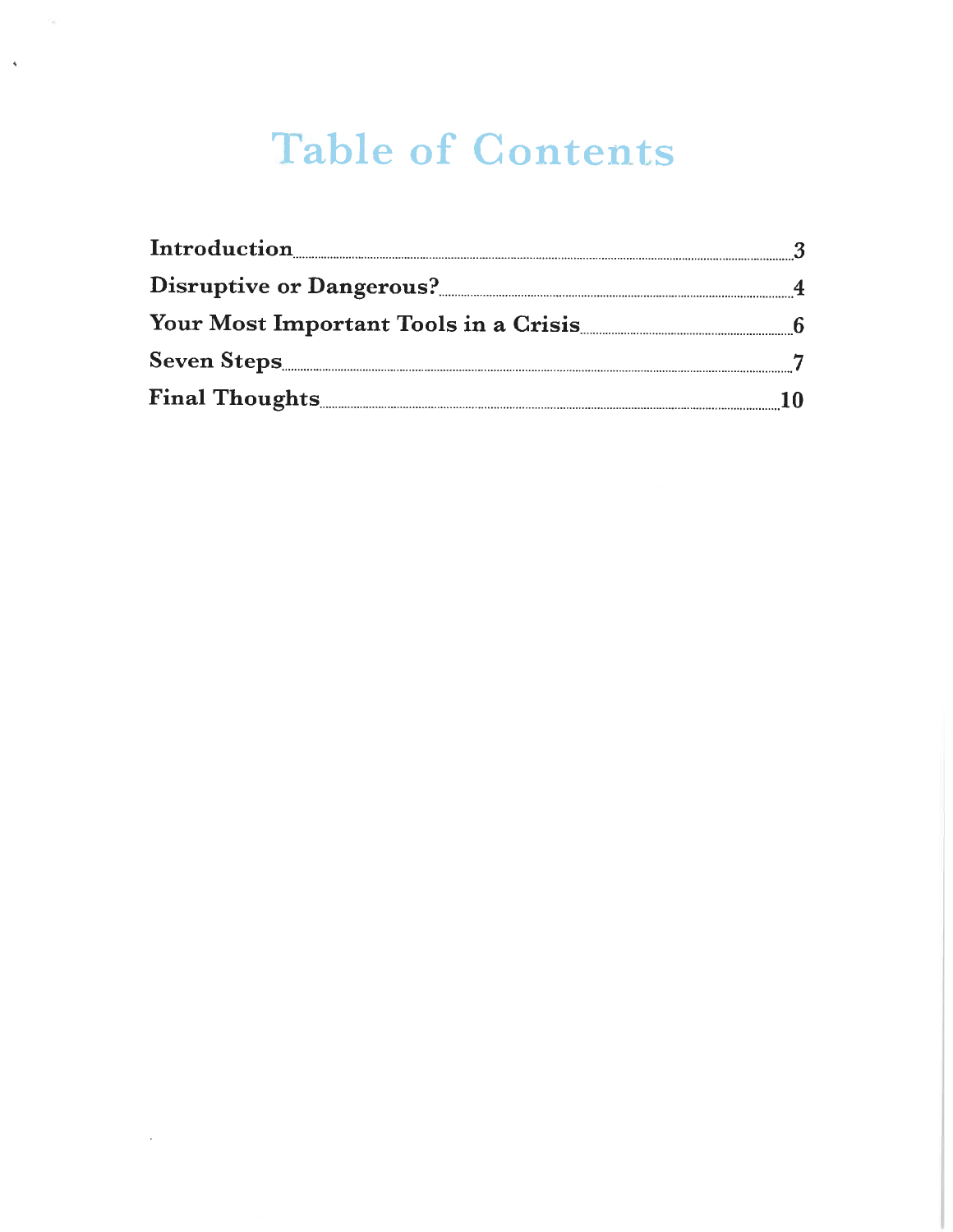In a similar manner, providing clear behavioral expectations to students through policies and expectations and upholding those standards on the college campus remains important. We would not suggest

a disregard for inappropriate behaviors, but there is often an opportunity for grace and understanding that can be lost in the escalation of a situation. Students come to us with a broad array of previous life experiences, including past experiences of trauma and abuse. Sometimes flexibility, empathy, and listening are the best courses of action and still allow for accountability, student learning, and development to occur as the situation is resolved.

Providing clear behavioral *expectations to students* through policies and expectations and upholding those standards on the college campus remains important.

#### **Disruptive or Dangerous?**

One of the critical distinctions in selecting the best response to a crisis situation is understanding the difference between disruptive and dangerous behaviors. In the book, A Faculty Guide to Addressing Disruptive and Dangerous Behavior in the Classroom (Van Brunt and Lewis, 2014), the authors provide a list of behaviors that help the reader sort out what we would consider disruptive or dangerous in the classroom. In 2017, Van Brunt and Murphy wrote a follow-up text, A Staff Guide to Addressing Disruptive and Dangerous Behavior on Campus. This update includes behaviors occurring outside the classroom—in front offices, advisor settings, residence halls, and student activity environments. It also includes behaviors that are more likely to occur in online learning environments or on social media and

One of the critical distinctions in selecting the best response to a crisis situation is understanding the difference between disruptive and dangerous behaviors.

websites. Examples of these behaviors are provided in the insert boxes.

So, where does this leave us on the central questions concerning what is "disruptive" and what is "dangerous" behavior in the classroom? Threat and risk are best understood in the context of the individual and the environment. This means considering the context of past behaviors and experiences and the nature of the current situation. A core concept to responding to any of these behaviors is understanding the importance of sharing information with those on campus most appropriate for

assisting with the response. Faculty, staff, and students are not alone in determining how to respond and manage these difficult situations. The campus Behavioral Intervention Team (BIT), which may be known as Care Team, Student of Concern Team, or another name, is a collaborative group designed to assist the campus community with intervening in at-risk situations. Behavioral intervention teams exist on college campuses to provide a 360-degree view of situations in order to better respond to concern-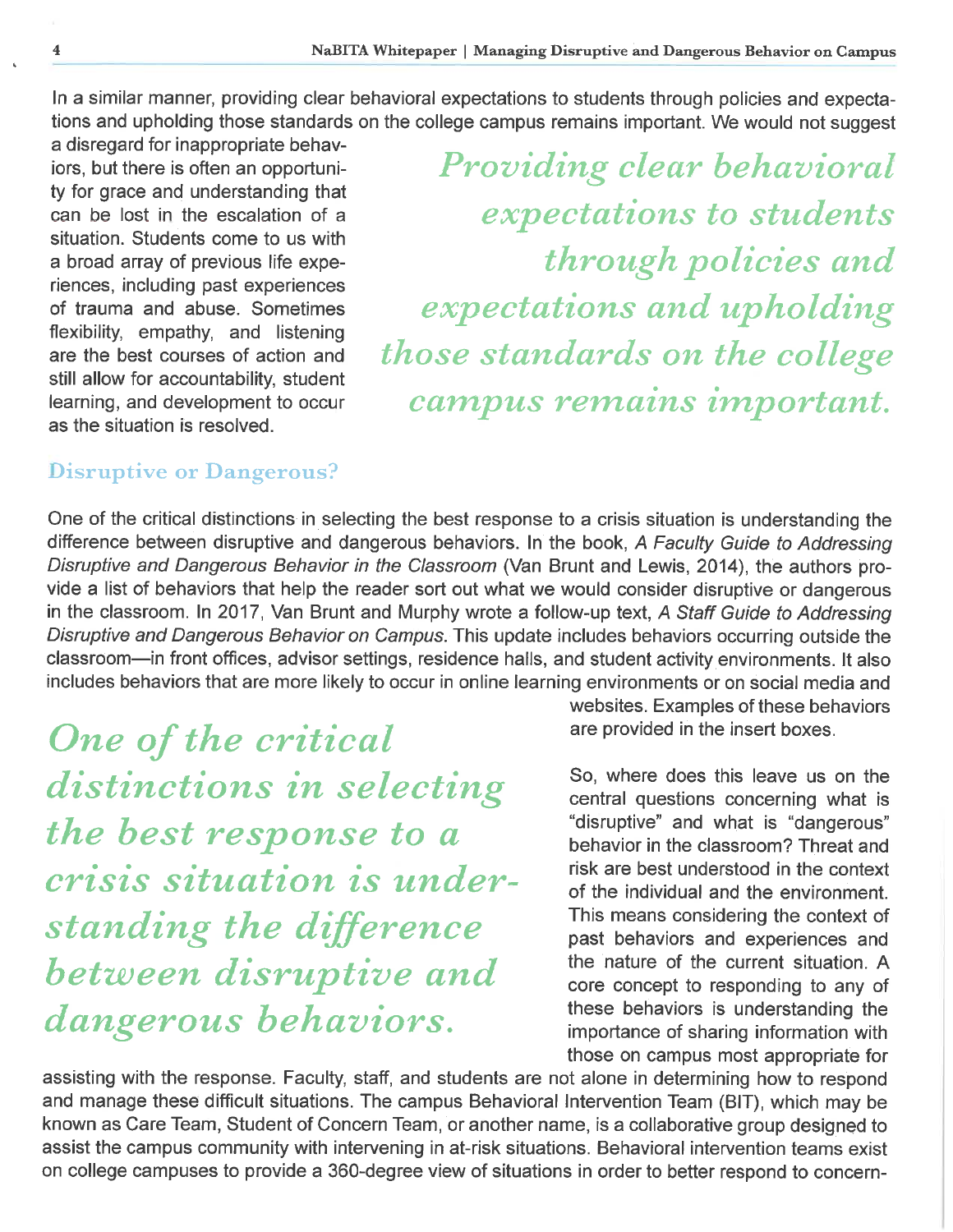#### **DANGEROUS BEHAVIORS**

- Racist or otherwise exaggerated (not just expressed once to push buttons) thoughts such as, "Women should be barefoot and pregnant," "Gays are an abomination to God and should be punished," "Muslims are all terrorists and should be wiped off the earth."
- Bullying behavior focused on students, faculty, or staff in the waiting room, outside the office, in the classroom, or in the residence halls.
- Directly communicated threats to staff, faculty or students, such as "I am going to kick your ass" or "If you say that again, I will end you."
- Prolonged nonverbal, passive-aggressive behavior such as sitting with arms crossed, glaring or staring at staff, and refusing to speak or respond to questions or directives.
- Self-injurious behavior such as cutting or burning, including during a meeting or class, or exposing previously unexposed self-injuries.
- Physical assault such as pushing, shoving, or punching.
- Throwing objects or slamming doors.
- Storming out of the office or room when upset, screaming and yelling about getting revenge.
- Conversations that are designed to upset other students or staff such as descriptions of weapons, killing, or death.
- Psychotic, delusional, or rambling speech.
- Overuse of an office or staff function or time; especially when already instructed not to overuse the staff or office and on appropriate boundaries.

### Your Most Important Tools in a Crisis

One of the greatest challenges in responding to a crisis is first acknowledging that you are experiencing something outside of your everyday experience. It's difficult to train staff to respond to disruptive and dangerous behavior without first addressing the idea that each staff member, regardless of gender, age or experience, has a different tolerance for the variety of disruptive and dangerous behaviors encountered in the depart-

It's difficult to train staff to respond to disruptive and dangerous behavior without first addressing the idea that each staff member has a different tolerance for the variety of disruptive and dangerous behaviors encountered in the department or office setting.

ment or office setting. While one staff member may be experienced and comfortable talking to a student in an emotional crisis, another may be less confident about how to approach the situation. Faculty and staff should consider what scenarios might prompt an immediate response and what types of issues they may have become jaded toward because of the nature of their work.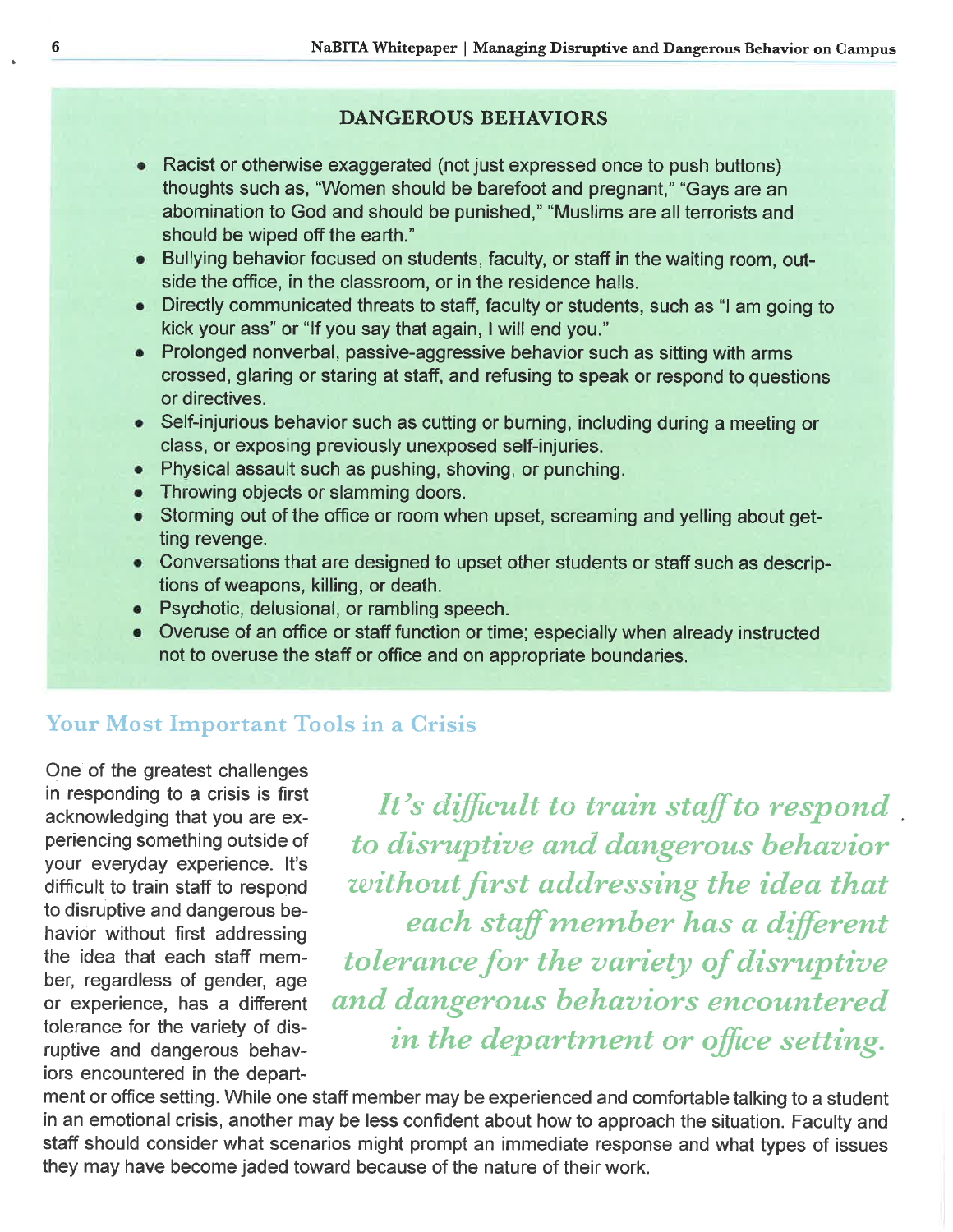#### 1. Know the Signs of Danger

Prior to a student escalating to a physical attack, there are often several signs, or tells, they share with the target. Knowing these signs gives a staff or faculty member some important added knowledge in assessing the likelihood of a physical attack. These may include a clenched

fist, a student moving in and out of your personal space, verbal declarations of an intention to act violently, and the target glancing around the office for something to throw or use as a weapon. Also, movements that are quite different from their baseline (or usual) behaviors (i.e., the calm person suddenly becomes very emotional or vice versa). People don't simply explode in violence—they escalate over time as their adrenaline floods their system and they

Look through the eyes and experiences of the student you are trying to help because this provides you a better insight into addressing the scenario in a manner that increases the success of your interventions.

become trapped, afraid, angry, or enraged. Attending to some of these escalation behaviors can give staff the chance to better respond.

#### 2. Keep Yourself Safe

There is this myth that we are expected to do everything for our students with little regard for our needs. While this may be true in some customer service scenarios, the exception to this rule is when we feel unsafe with the student. This could be a feeling in our gut or a more direct response to behaviors or direct threats issued by the student. In these situations, it is recommended to consider a safe escape path or removing yourself from the interaction. While we want to keep others safe around us and have a responsibility to intervene when we come across disruptive or dangerous behaviors, our own personal safety is paramount.

#### 3. Know Your Backup

Have an awareness of what resources are around you in terms of calling for help. A staff member alone in an after-hours office or a faculty member teaching a night class should approach a potentially violent student scenario differently from staff surrounded by assistance and across the street from the campus police department. Some schools are fortunate and have invested well in technology and panic alarms fixed in certain locations (think under a bank teller's desk) in the event of a crisis. These are common in financial aid, conduct, counseling, and the registrar's office—anywhere that would be considered a "hot spot" on a given campus. In the event your school hasn't invested in this, other options could involve using a wireless doorbell situated at the front desk connected to someone in the back office who could manually call campus safety. Other creative options involve web-based panic alarms that can trigger a police response from a computer terminal or smartphone. Another option is coming up with a code shared with another worker such as "get me a coffee with extra cream" that is a covert signal to call for help. In terms of practicality, make sure your code word isn't overly transparent like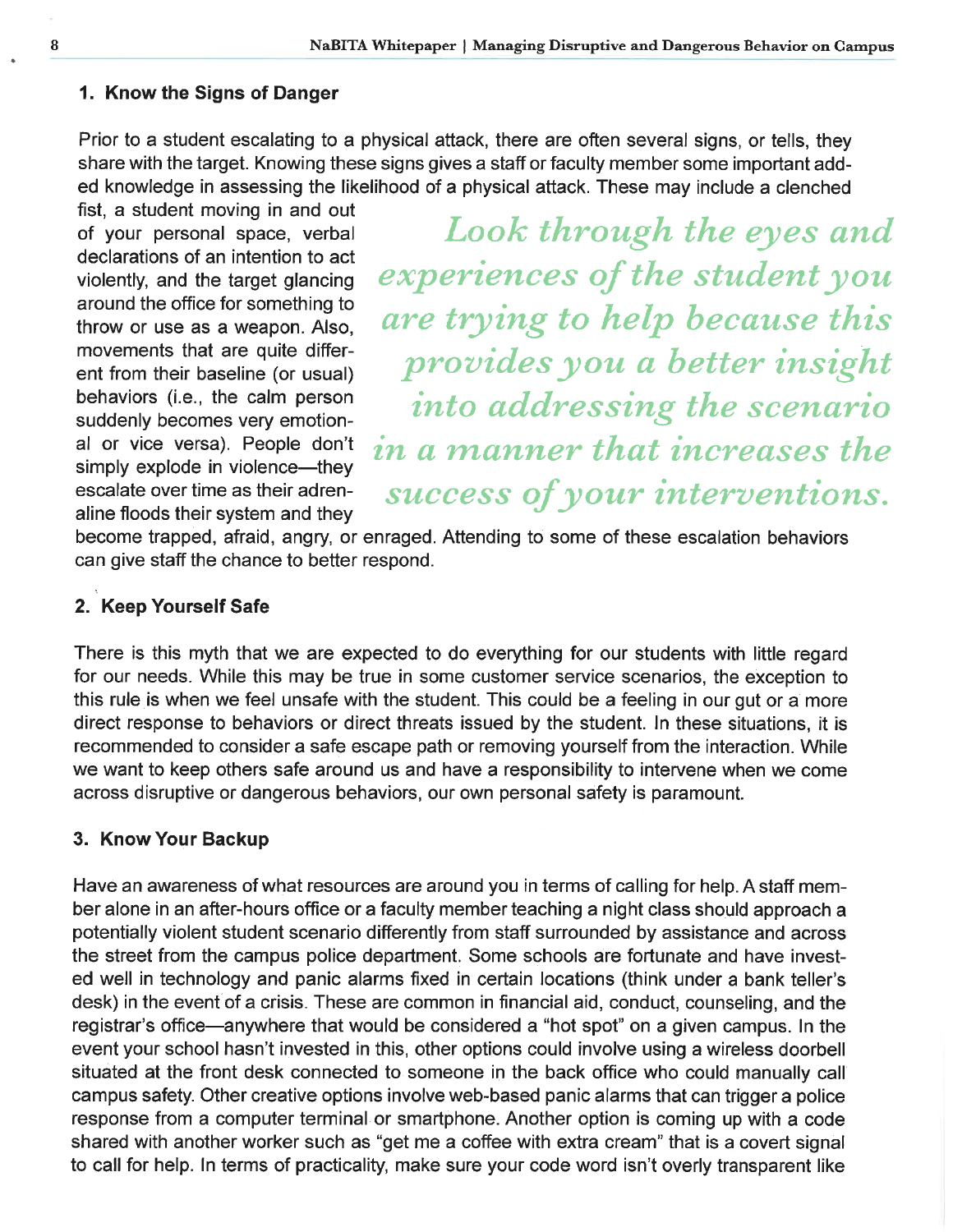### **Final Thoughts**

When the initial crisis has calmed, it is important to make sure that you have reported the incident to the appropriate areas on campus. In some situations when an immediate danger exists or assistance is needed because of the nature of the disruption, campus police or security will be called to respond. In many cases, faculty and staff are able to respond to the initial disruption or concern and de-escalate the situation. It would still be important to report the incident to a campus behavioral intervention team to allow them to consider the larger context of the behaviors occurring, interventions to prevent future behaviors, and helpful resource referrals. Remember, you are not alone in responding to these concerns. This report allows you to close the loop in terms of the concerning behavior and offers you an opportunity to debrief with others who understand the nature of what you experienced.

Once the initial crisis has been addressed, faculty and staff can adapt a bit more of a supportive role with the student, helping them with problem-solving and overcoming obstacles. This should be done with an appreciation for the values and boundaries that are set forth as part of the job description. In other words, how does the staff or faculty member encourage the student to begin to develop their own critical thinking skills to better problem-solve the difficulties they encounter?

Even after the initial crisis is resolved and faculty and staff have done all they can to form a relationship, the student may keep coming back with new issues and concerns or previous problems reaggravated. In some cases, the difficult behaviors don't change and staff/faculty begin to become stressed to the point of burnout attempting to deal with the behaviors in front of them. At this stage, we encourage the use of additional resources, exploring supportive philosophies such as positive psychology, goal-setting, and building self-care capacity for staff and departments.

For more in-depth discussion, including case studies and scenarios, faculty and staff can reference one of two books available from the authors of the whitepaper: A Faculty Guide to Addressing Disruptive and Dangerous Behavior in the Classroom (Van Brunt and Lewis, 2014) or A Staff Guide to Addressing Disruptive and Dangerous Behavior on Campus (Van Brunt and Murphy, 2017).



The vision of the National Behavioral Intervention Team Association (NaBITA) is to make our campuses and workplaces safer environments where development, education, and caring intervention are fostered and encouraged. NaBITA brings together professionals from multiple disciplines who are engaged in the essential function of behavioral intervention in schools, on college campuses, and in corporations and organizations for mutual support and shared learning. Whether it is to combat bullying, prevent violence, support individuals with disabilities, empower the success of those suffering from mental health challenges, or assist those who are in crisis, our members are joined in common purpose and exploration of best practices.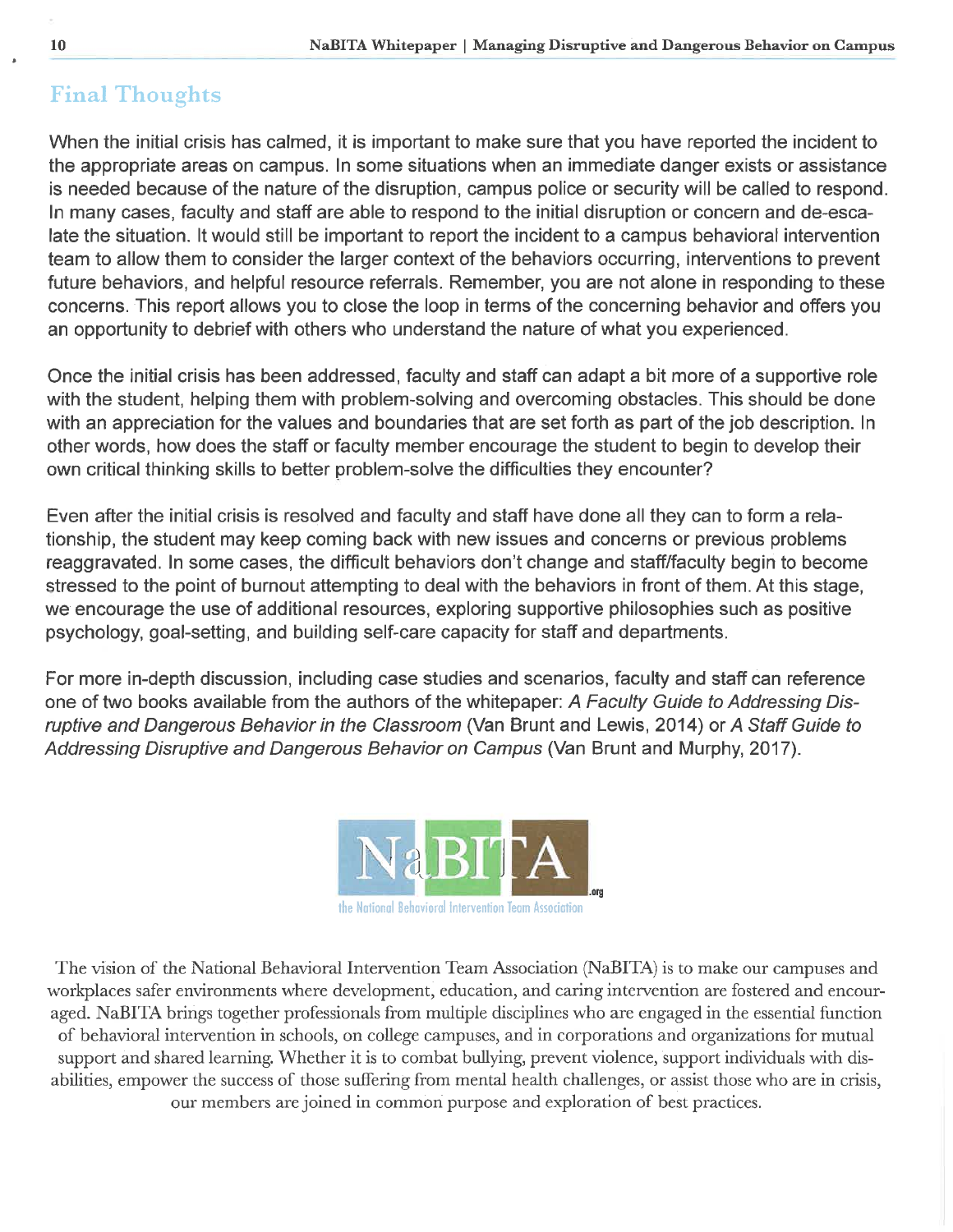## **EXAMPLES OF DISRUPTIVE BEHAVIORS**

- » Taking/making calls, texting, using smart phones for social media, etc.
- » Students' misuse of technology in the classroom. Sneaking text messages from beneath the desk or having a laptop open to Facebook™ or other social media site during a lecture.



- » Inappropriate or overly revealing clothing in classroom, including extremely sexually provocative clothes, pajamas, or sleepwear.
- » Crosstalk or carrying on side conversations while the professor is speaking.
- » Interruptions such as frequent use of the restroom, smoke breaks, etc.
- » Poor personal hygiene that leads to a classroom disruption or lack of focus.
- » Use of alcohol or other substances in class. Attending class while under the influence of alcohol or other drugs.
- » Entitled or disrespectful talk to professor or other students.
- » Arguing grades or "grade grubbing" for extra points after the professor requests the student to stop.
- » Eating or consuming beverages in class without permission (or against the class norms).
- » Showing up to class in strange clothing (dressed in military gear, Halloween costumes when it is not Halloween, etc.)
- » Reading magazines, newspapers (yes, they still read them, although usually the campus one) or books, or studying for other classes/doing other homework.

### **EXAMPLES OF DANGEROUS BEHAVIORS**

- » Racist or otherwise fixated (not just expressed once to press a button) thoughts such as, "Women should be barefoot and pregnant," "Gays are an abomination to God and should be punished," "Muslims are all terrorists and should be wiped off the earth."
- » Bullying behavior focused on students in the classroom.



- » Direct communicated threat to professor or another student such as, "I am going to kick your ass" or "If you say that again, I will end you."
	- » Prolonged non-verbal passive-aggressive behavior such as sitting with arms crossed, glaring or staring at professor, and refusal to speak or respond to questions or directives.
	- » Self-injurious behavior such as cutting or burning self during class, or exposing previously unexposed self-injuries.
	- » Physical assault such as pushing, shoving, or punching.
	- » Throwing objects or slamming doors.
	- » Storming out of the classroom when upset.
- » Conversations that are designed to upset other students such as descriptions of weapons, killing, or death.
- » Psychotic, delusional, or rambling speech.
- » Arrogant or rude talk to professor or other students.
- » Objectifying language that depersonalizes the professor or other students.